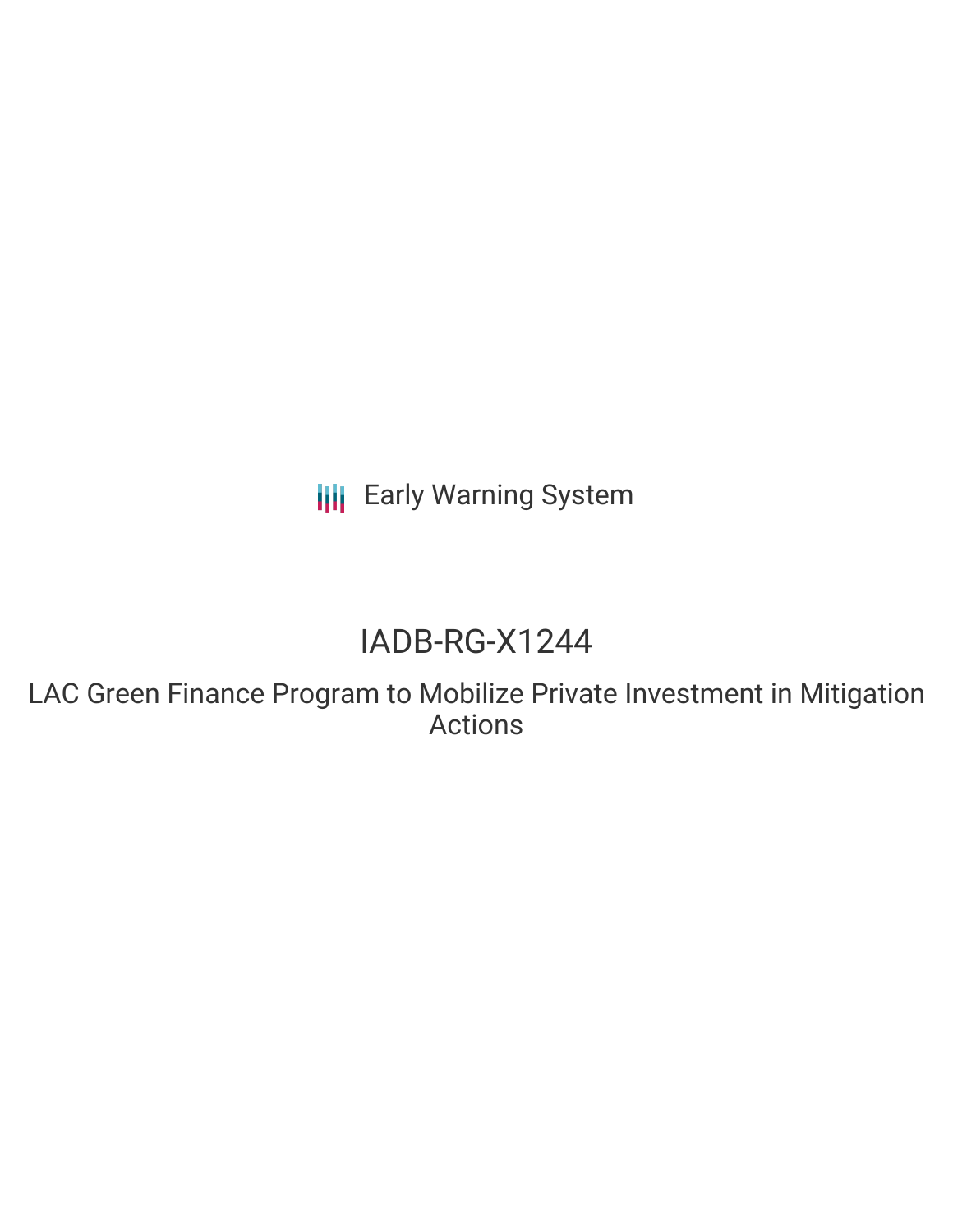

## **Quick Facts**

| <b>Financial Institutions</b>  | Inter-American Development Bank (IADB) |
|--------------------------------|----------------------------------------|
| <b>Status</b>                  | Active                                 |
| <b>Bank Risk Rating</b>        | U                                      |
| <b>Voting Date</b>             | 2016-05-13                             |
| <b>Investment Type(s)</b>      | <b>Advisory Services</b>               |
| <b>Investment Amount (USD)</b> | $$5.58$ million                        |
| <b>Project Cost (USD)</b>      | $$6.59$ million                        |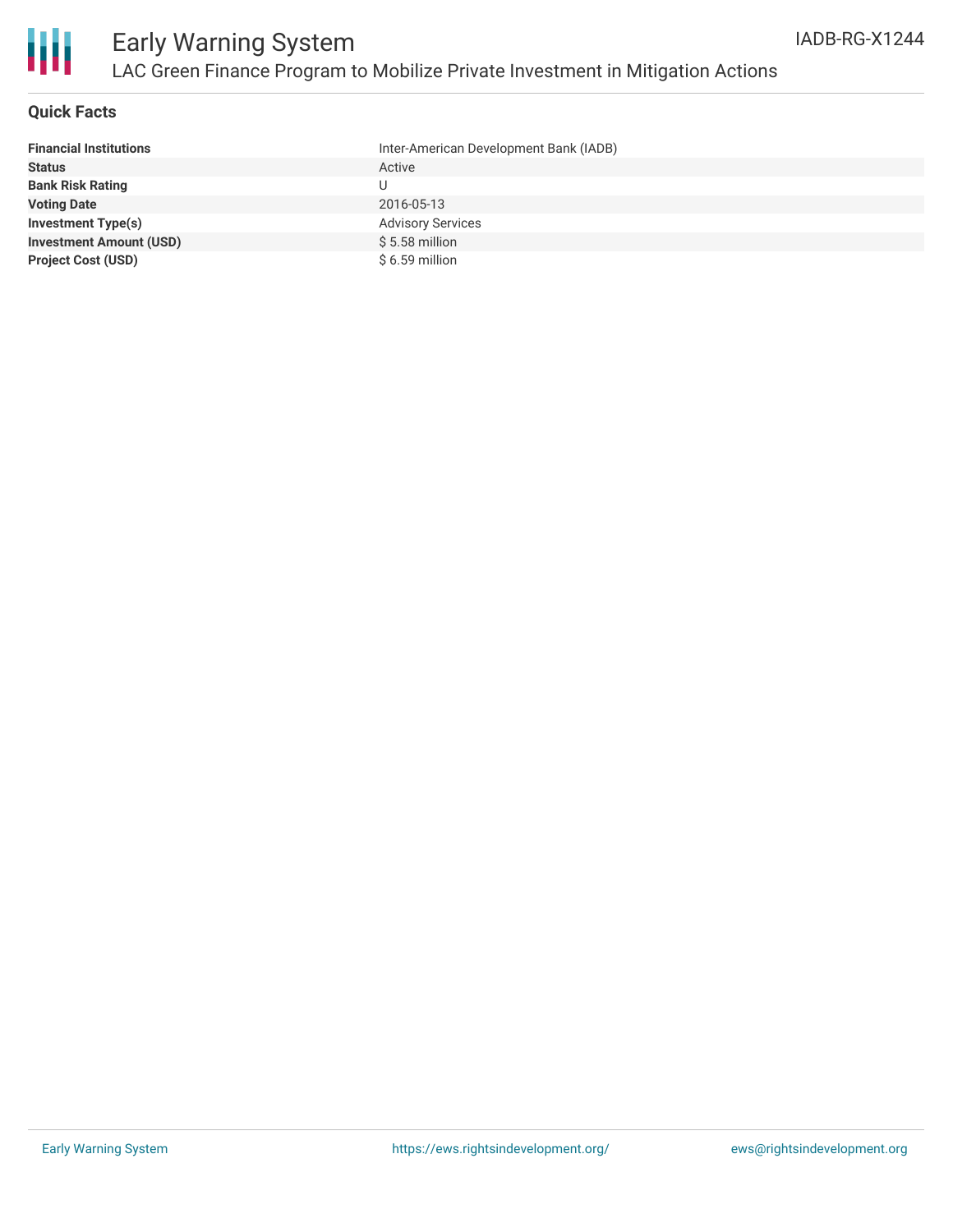

## **Project Description**

The proposed Program aims to support NDBs in the promotion of financing strategies geared to mobilize private sector investments in EE and RE. The financing strategies developed by NDBs should support potential investors as well as providers of technological solutions and energy services in the structuring of a portfolio of EE and RE bankable investment projects. The strategies should also provide for the supply of adequate financing for this type of projects, as well as for relevant risk mitigation instruments that could help mitigate potential performance risks associated with them. In this context, NDBs are expected to be supported in their engagement with first-tier financial institutions and insurance companies in order to ensure the access to long-term investment credit and develop and implement guarantee facilities and other dedicated risk transfer instruments.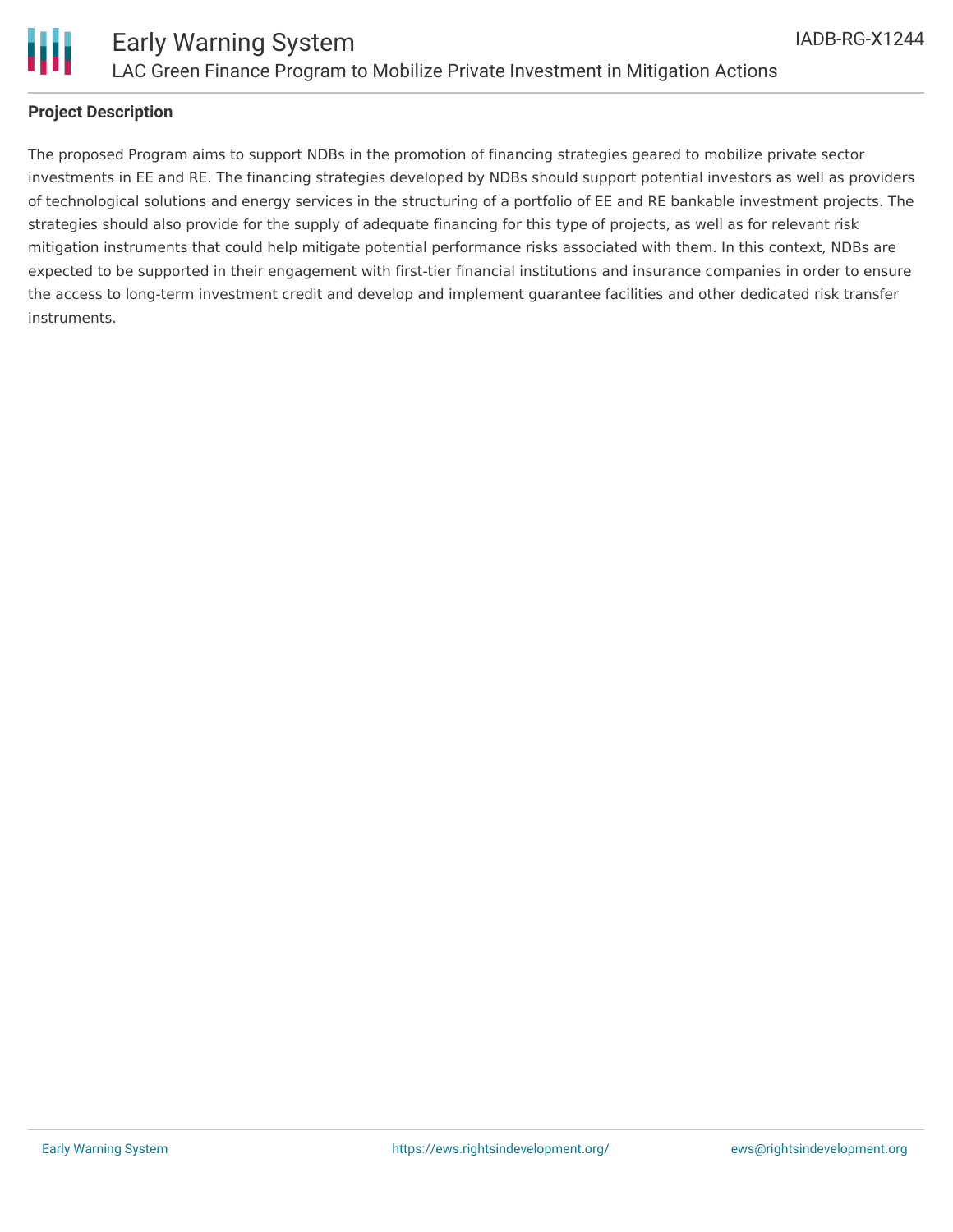

## Early Warning System LAC Green Finance Program to Mobilize Private Investment in Mitigation Actions

### **Investment Description**

• Inter-American Development Bank (IADB)

TOTAL COST: USD 6,594,000 COUNTRY COUNTERPART FINANCING: USD 1,099,000 IDB FINANCING: USD 5,580,000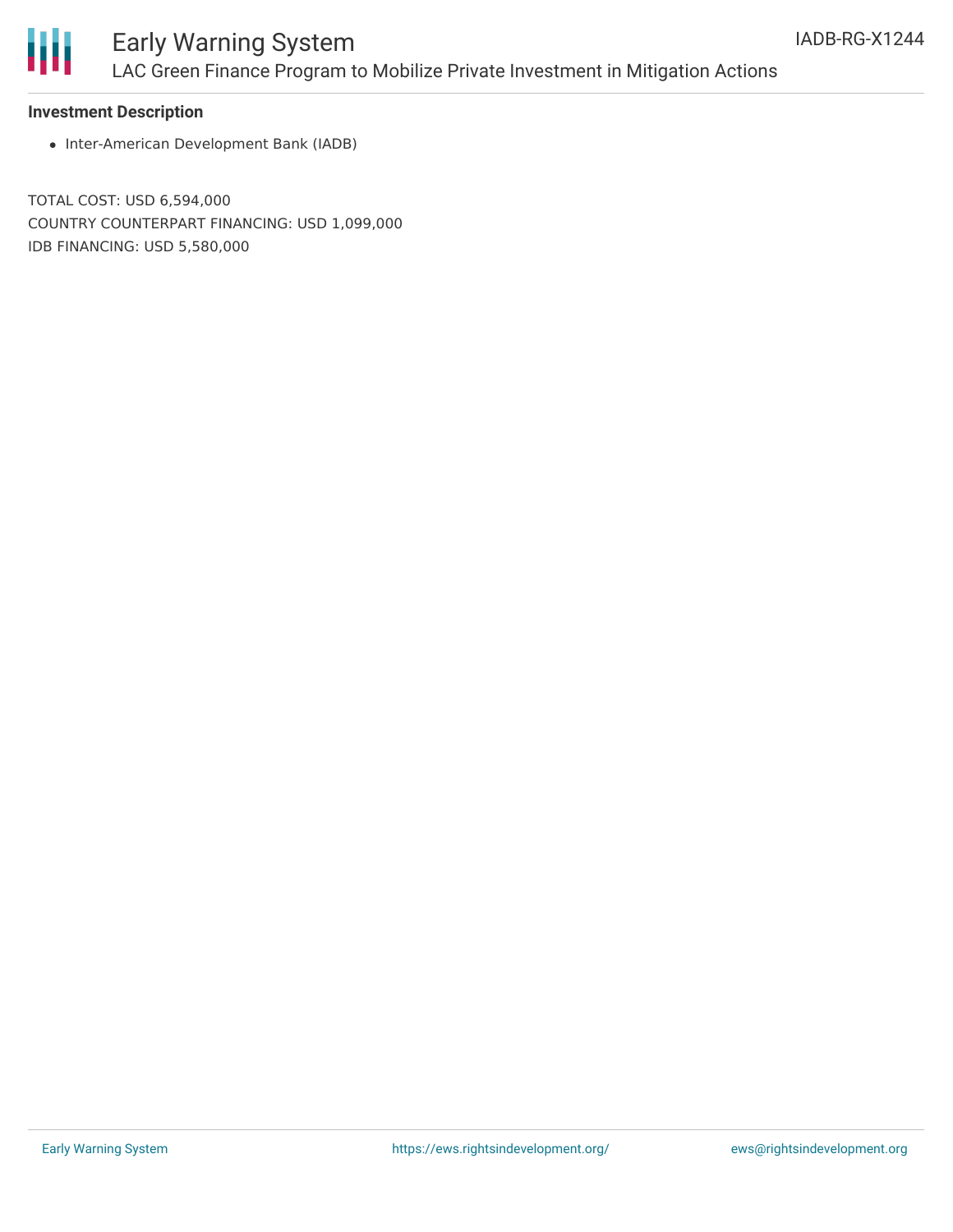

## **Contact Information**

ACCOUNTABILITY MECHANISM OF IADB

The Independent Consultation and Investigation Mechanism (MICI) is the independent complaint mechanism and fact-finding body for people who have been or are likely to be adversely affected by an Inter-American Development Bank (IDB) or Inter-American Investment Corporation (IIC)-funded project. If you submit a complaint to MICI, they may assist you in addressing the problems you raised through a dispute-resolution process with those implementing the project and/or through an investigation to assess whether the IDB or IIC is following its own policies for preventing or mitigating harm to people or the environment. You can submit a complaint by sending an email to MICI@iadb.org. You can learn more about the MICI and how to file a complaint at http://www.iadb.org/en/mici/mici,1752.html (in English) or http://www.iadb.org/es/mici/mici,1752.html (Spanish).